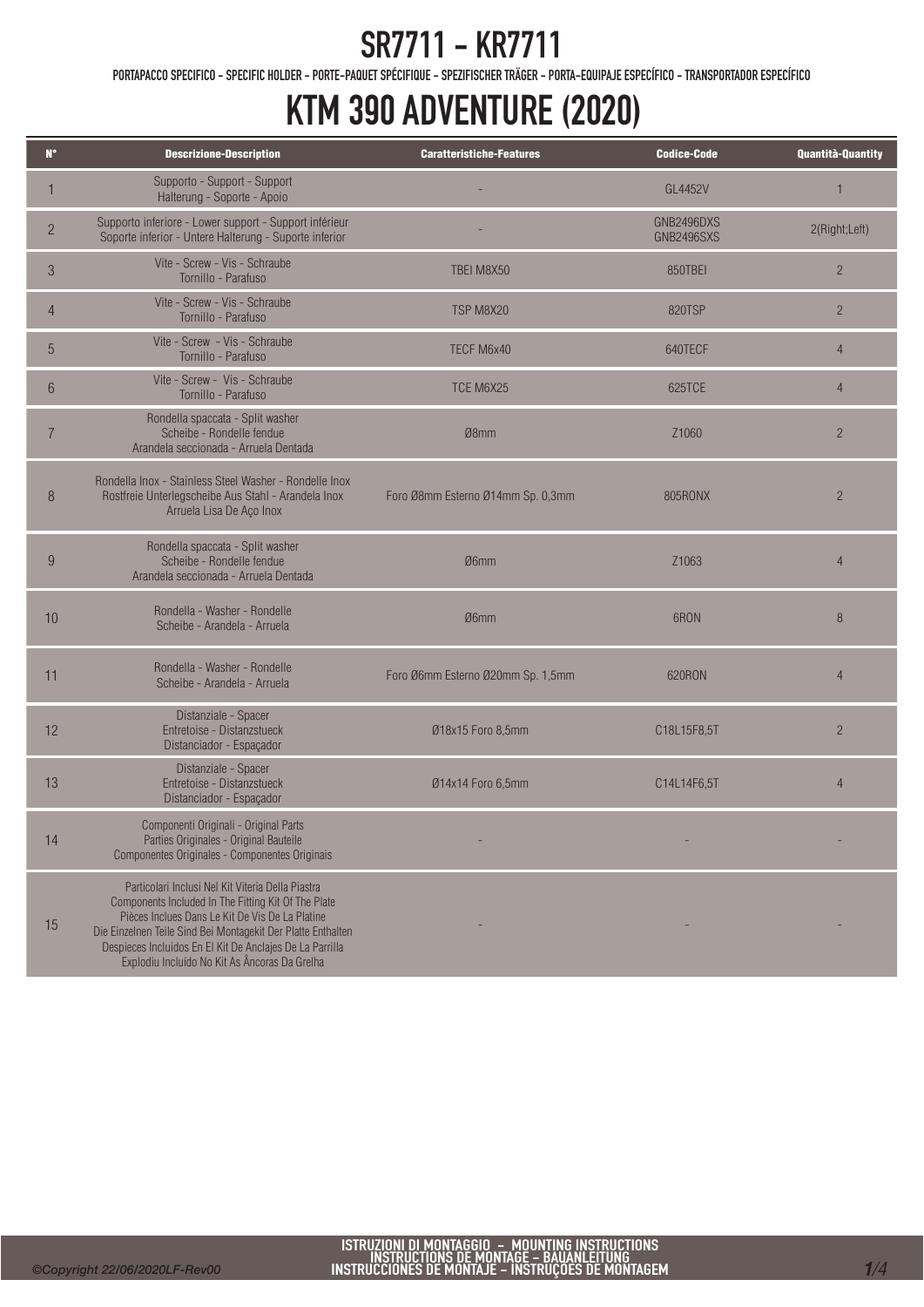PORTAPACCO SPECIFICO - SPECIFIC HOLDER - PORTE-PAQUET SPÉCIFIQUE - SPEZIFISCHER TRÄGER - PORTA-EQUIPAJE ESPECÍFICO - TRANSPORTADOR ESPECÍFICO

# KTM 390 ADVENTURE (2020)



60

70

80

90

100  $(mm)$ 

50

 $\mathbf{0}$ 

 $10$ 

 $20$ 

30

40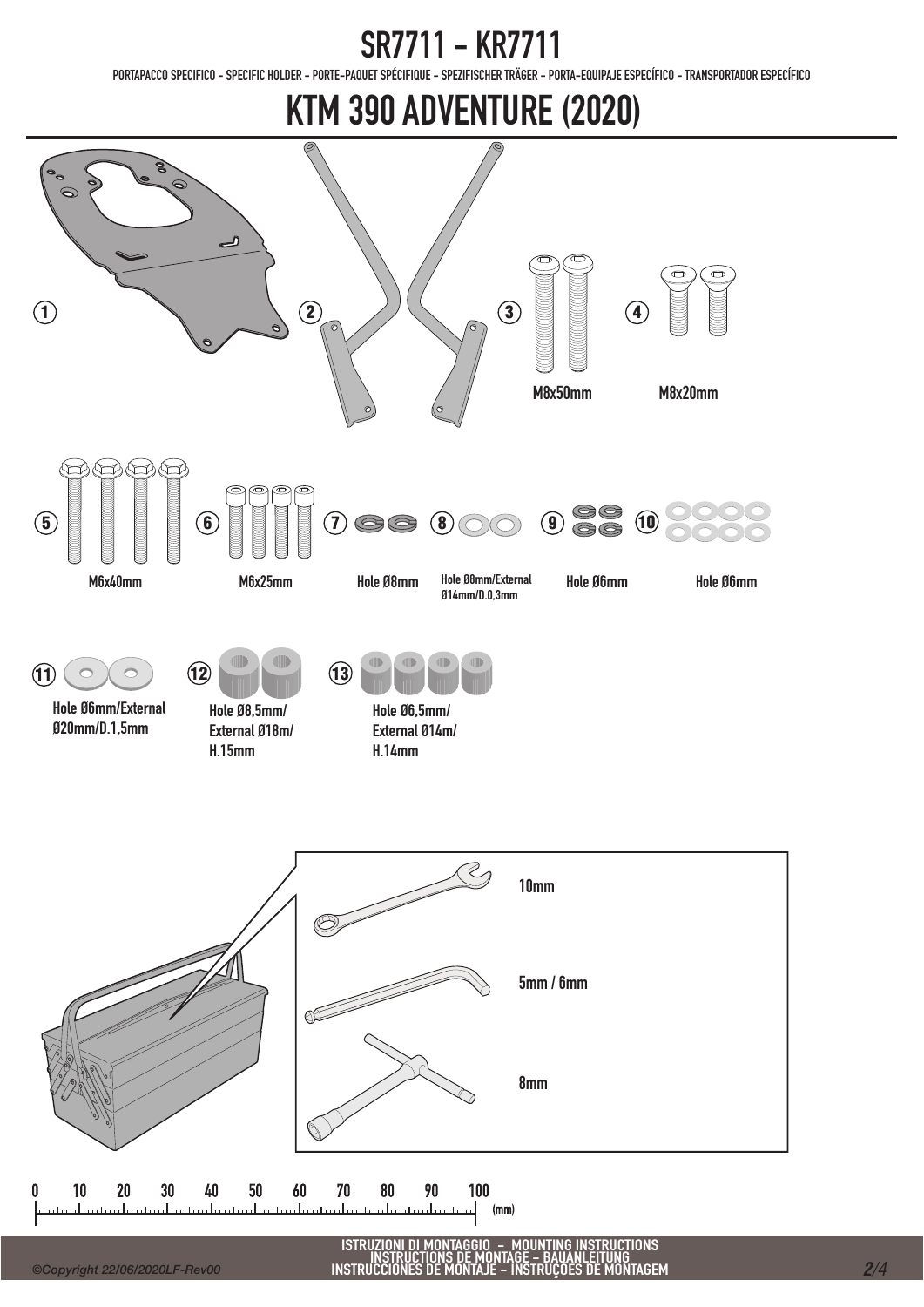PORTAPACCO SPECIFICO - SPECIFIC HOLDER - PORTE-PAQUET SPÉCIFIQUE - SPEZIFISCHER TRÄGER - PORTA-EQUIPAJE ESPECÍFICO - TRANSPORTADOR ESPECÍFICO

# KTM 390 ADVENTURE (2020)